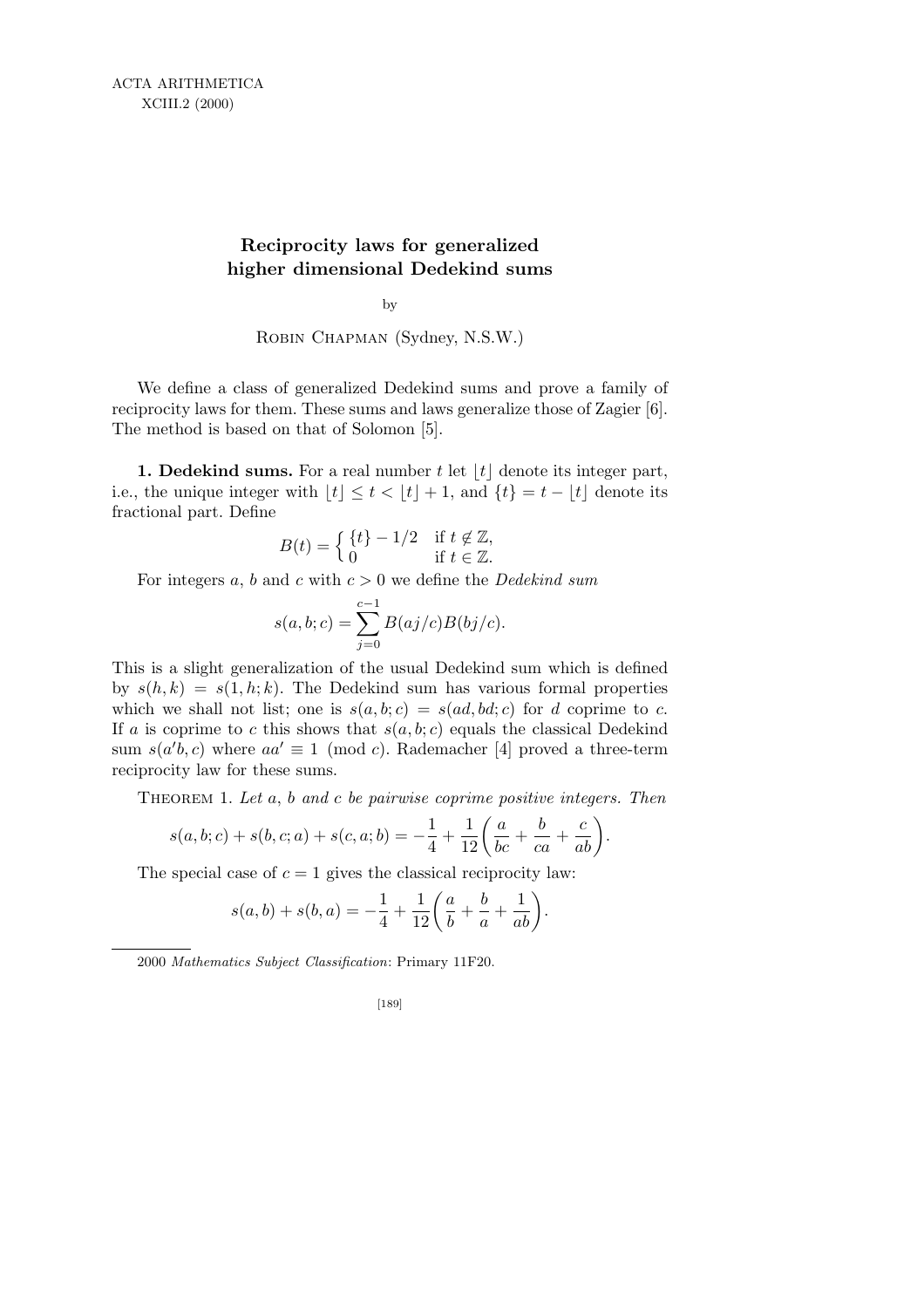Zagier [6] generalized this by considering sums of the form

$$
\sum_{\substack{0 \leq i_1, \dots, i_n < a \\ a | (b_1 i_1 + \dots + b_n i_n) }} B(i_1/a) \dots B(i_n/a)
$$

where the integers  $b_1, \ldots, b_n$  are each coprime to the positive integer *a*. Zagier proves an  $(n + 1)$ -term reciprocity law for these sums.

We generalize Zagier's formula further to sums of the form

$$
s_{r_1,\ldots,r_n}(a;b_1,\ldots,b_n;\lambda_1,\ldots,\lambda_n)
$$
  
= 
$$
\sum_{\substack{0\leq i_1,\ldots,i_n $\widetilde{B}_{r_1}((i_1+\lambda_1)/a)\ldots\widetilde{B}_{r_n}((i_n+\lambda_n)/a)$
$$

where the  $B_r$  are Bernoulli functions as defined in the next section, *a* is a positive integer,  $b_1, \ldots, b_n$  are integers coprime to  $a, r_1, \ldots, r_n$  are nonnegative integers and  $\lambda_1, \ldots, \lambda_n$  are real numbers. The case  $r_1 = \ldots = r_n =$ 1 and  $\lambda_1 = \ldots = \lambda_n = 0$  gives the sums studied by Zagier. The classical and Rademacher's Dedekind sums are given by

$$
s(h,k) = s_{1,1}(k;h,-1;0,0)
$$

and

$$
s(a, b; c) = s_{1,1}(c; b, -a; 0, 0).
$$

**2. Bernoulli functions.** The *Bernoulli polynomials*  $B_n(t)$  are defined by the generating function

$$
\frac{xe^{tx}}{e^x - 1} = \sum_{n=0}^{\infty} B_n(t) \frac{x^n}{n!}.
$$

Each  $B_n(t)$  is a monic polynomial of degree *n*. The first few examples are

$$
B_0(t) = 1
$$
,  $B_1(t) = t - 1/2$ ,  $B_2(t) = t^2 - t + 1/6$ .

The *Bernoulli numbers* are defined by  $B_n = B_n(0)$ . For  $n \neq 1$  we also have  $B_n(1) = B_n$  since

$$
\sum_{n=0}^{\infty} (B_n(1) - B_n) \frac{x^n}{n!} = \frac{xe^x - x}{e^x - 1} = x.
$$

On the other hand,  $B_1 = -1/2$  but  $B_1(1) = 1/2$ . We define periodic versions of the Bernoulli polynomials, the *Bernoulli functions*, by

$$
\widetilde{B}_n(t) = \begin{cases} B_n(\{t\}) & \text{if } n \neq 1 \text{ or } t \notin \mathbb{Z}, \\ 0 & \text{if } n = 1 \text{ and } t \in \mathbb{Z}. \end{cases}
$$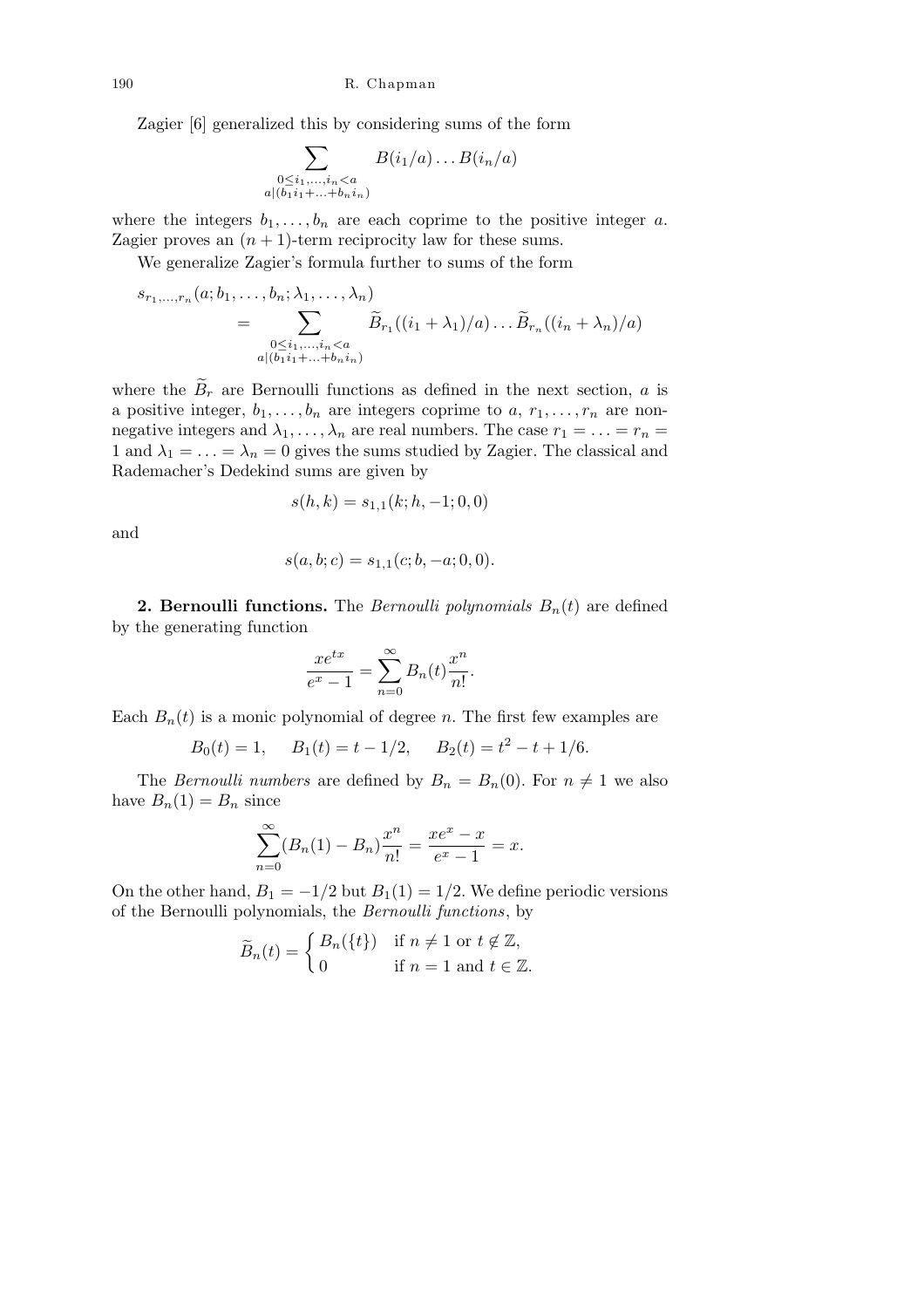Each  $\widetilde{B}_n(t)$  has period 1, and all are continuous save for  $\widetilde{B}_1(t)$  which equals  $B(t)$  in our established notation. Let

$$
\Phi(t,x) = \sum_{n=0}^{\infty} \widetilde{B}_n(t) \frac{x^{n-1}}{n!}
$$

denote the generating function of the Bernoulli functions. We have Ţ

$$
\Phi(t,x) = \begin{cases} \frac{e^{\{t\}x}}{e^x - 1} & \text{if } t \notin \mathbb{Z}, \\ \frac{e^x + 1}{2(e^x - 1)} & \text{if } t \in \mathbb{Z}. \end{cases}
$$

It follows that  $\Phi(-t, x) = -\Phi(t, -x)$  and so

$$
\widetilde{B}_n(-t) = (-1)^n \widetilde{B}_n(t).
$$

For positive integers *m* we easily prove the distribution relation for these generating functions

$$
\sum_{j=0}^{m-1} \Phi((t+j)/m, x) = \Phi(t, x/m).
$$

As it is apparent that both sides have period 1 in *t* we may assume that  $0 \leq t < 1$  and then the identity becomes just the sum of a finite geometric series. An immediate corollary is the distribution relation for the Bernoulli functions:

$$
\sum_{j=0}^{m-1} \widetilde{B}_n((t+j)/m) = m^{1-n} \widetilde{B}_n(t).
$$

We would like to expand these expressions as formal power series and equate both sides, for instance for  $0 < t < 1$  we should have

$$
\sum_{n=0}^{\infty} \widetilde{B}_n(t) \frac{x^n}{n!} = \frac{xe^{tx}}{e^x - 1} = -\sum_{j=0}^{\infty} xe^{(t+j)x} = -\sum_{j=0}^{\infty} \sum_{k=0}^{\infty} (t+j)^k \frac{x^{k+1}}{k!}.
$$

However there seems to be no meaningful way that this gives an identity of power series in *x*. If we were to invert the order of summation, then the coefficients of the  $x^{k+1}$  would be non-convergent series. Also we have the embarrassment that the infinite sum of series without a constant term is equated to a series with a non-zero constant term. Nonetheless in the next section we shall see how one can assign a power series expansion to certain infinite sums of exponential series.

**3. Formal power series of quotient type.** Let *K* be a field and *G* be a torsion-free abelian group with the group operation written multiplicatively. Let  $K[G]$  denote the group ring. Then the elements of  $K[G]$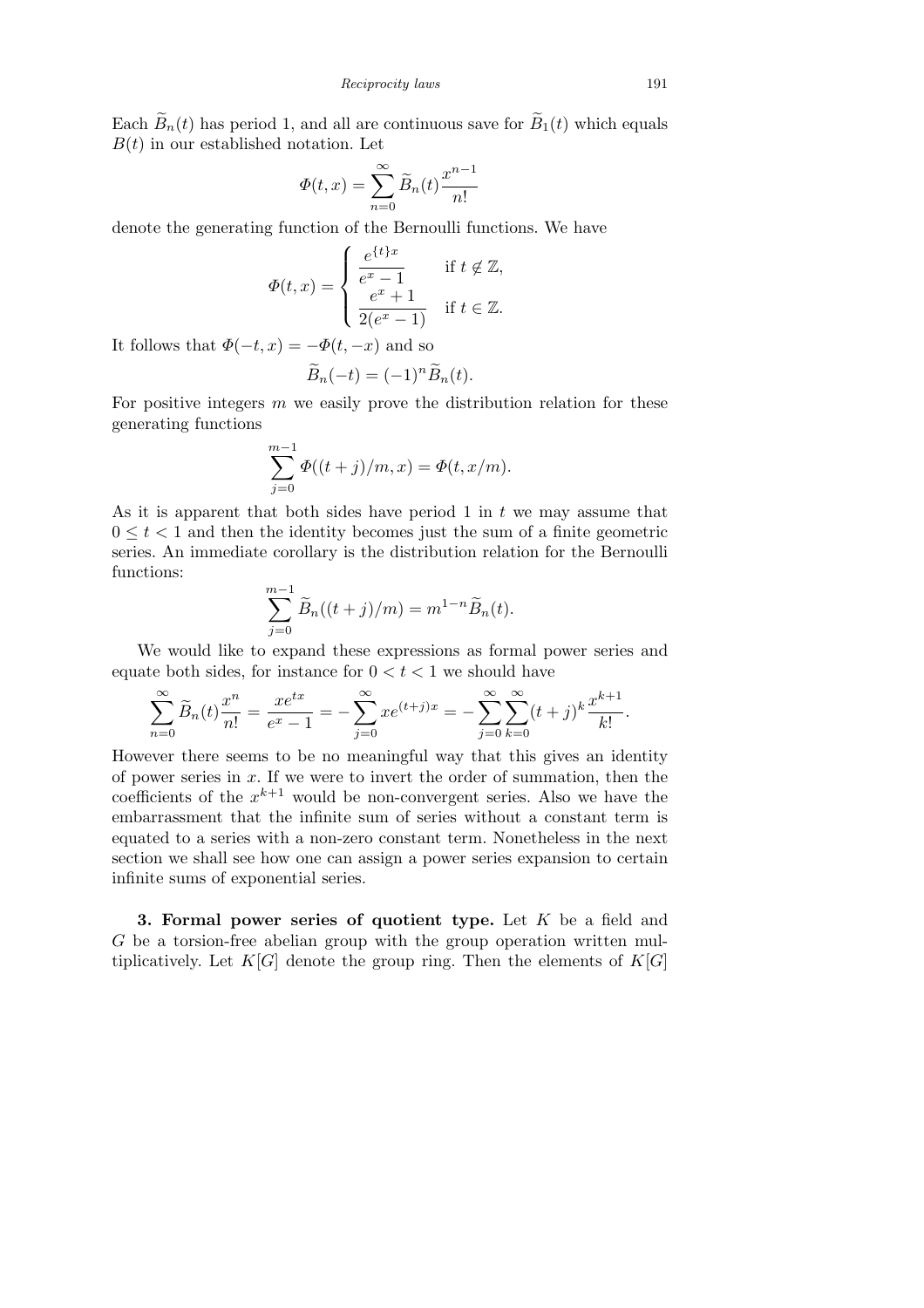are finite sums  $\sum_{g \in G} a_g g$  where  $a_g \in K$  and  $a_g = 0$  with only finitely many exceptions. Indeed  $K[G]$  is an integral domain. To see this we may assume that  $K[G]$  is finitely generated, in which case it is isomorphic to  $K[x_1, x_1^{-1}, x_2, x_2^{-1}, \ldots, x_n, x_n^{-1}]$  for some *n*. This is clearly an integral domain.

We now define  $K\{G\}$  to be the set of all formal infinite linear combinations  $\sum_{g \in G} a_g g$  where  $a_g \in K$  and we do not assume that all but finitely many are non-zero. The set  $K\{G\}$  contains the group ring  $K[G]$  but is not itself a ring in a natural way, but  $K\{G\}$  is a vector space over *K*. However we can multiply elements of  $K[G]$  and  $K\{G\}$  together to get elements of  $K\{G\}$  and so  $K\{G\}$  is a  $K[G]$ -module. We say that  $f \in K\{G\}$  is of *quotient type* if there is a non-zero  $g \in K[G]$  with  $gf \in K[G]$ . We denote the set of all *f* ∈ *K*{*G*} which are of quotient type by  $K\{G\}_q$ .

As an example let *G* be cyclic with generator *x*. Then  $f = \sum_{n=1}^{\infty}$ *<sup>n</sup>*=*−∞ x <sup>n</sup> ∈*  $K\{G\}$  is of quotient type since  $(x-1)f = 0$ . Our aim is to identify  $f \in$  $K\{G\}_q$  with  $h/q$  whenever  $gf = h$  and  $g, h \in K[G]$  with *g* non-zero. This example shows that on some occasions a non-zero formal sum should be identified with zero.

LEMMA 1. *The set*  $K\{G\}_q$  *is a*  $K[G]$ *-submodule of*  $K\{G\}$  *containing K*[*G*]*.*

 $\text{Proof.}$  For  $f \in K[G], 1f = f \in K[G]$  so that  $K[G] \subseteq K\{G\}_g$ .

If *f* ∈ *K*{ $G$ }<sub>*q*</sub> take a non-zero *h* ∈ *K*[ $G$ ] with *hf* ∈ *K*[ $G$ ]. Then for  $g \in K[G]$  we have  $h(gf) = g(hf) \in K[G]$  so that  $hf \in K[G]_q$ . If  $f_1$ ,  $f_2 \in K\{G\}_q$  let  $h_1, h_2 \in K[G]$  be non-zero with  $h_1 f_1, h_2 f_2 \in K[G]$ . Then  $h_1h_2 \neq 0$  and  $h_1h_2(f_1 + f_2) = h_2(h_1f_1) + h_1(h_2f_2) \in K[G]$ . ■

Let *L* be a field containing *K* and  $\varphi : K[G] \to L$  be an injective *K*homomorphism. For instance  $\varphi$  could be the inclusion of  $K[G]$  in its quotient field. We wish to extend  $\varphi$  to a "homomorphism" of  $K\{G\}_q$  to *L*. (We put homomorphism in quotes since there is no obvious ring structure on  $K{G}_q$ .

LEMMA 2. *The map*  $\psi$  :  $K\{G\}_q \to L$  *given by*  $\psi(f) = \varphi(gf)/\varphi(g)$ *whenever g*,  $gf \in K[G]$  *and*  $g \neq 0$  *is well defined. Also*  $\psi$  *is additive and*  $\psi(hf) = \varphi(h)\psi(f)$  *for*  $f \in K\{G\}_q$  *and*  $h \in K[G]$ *.* 

P r o o f. Suppose that  $g_1$  and  $g_2$  are non-zero elements of  $K[G]$  with  $g_1 f$ ,  $g_2 f \in K[G]$ . Then  $g_2(g_1 f) = g_1(g_2 f)$  and so  $\varphi(g_2) \varphi(g_1 f) = \varphi(g_1) \varphi(g_2 f)$ . As  $\varphi$  is injective then  $\varphi(g_1), \varphi(g_2) \neq 0$  and so  $\varphi(g_1 f)/\varphi(g_1) = \varphi(g_2 f)/\varphi(g_2)$ so that  $\psi$  is well defined.

For  $f_1, f_2 \in K\{G\}_q$  let  $g_1, g_2 \in K[G]$  be non-zero with  $f_1g_1, f_2g_2 \in$ *K*[*G*]. Then  $g_1 g_2(f_1 + f_2) \in K[G]$  and so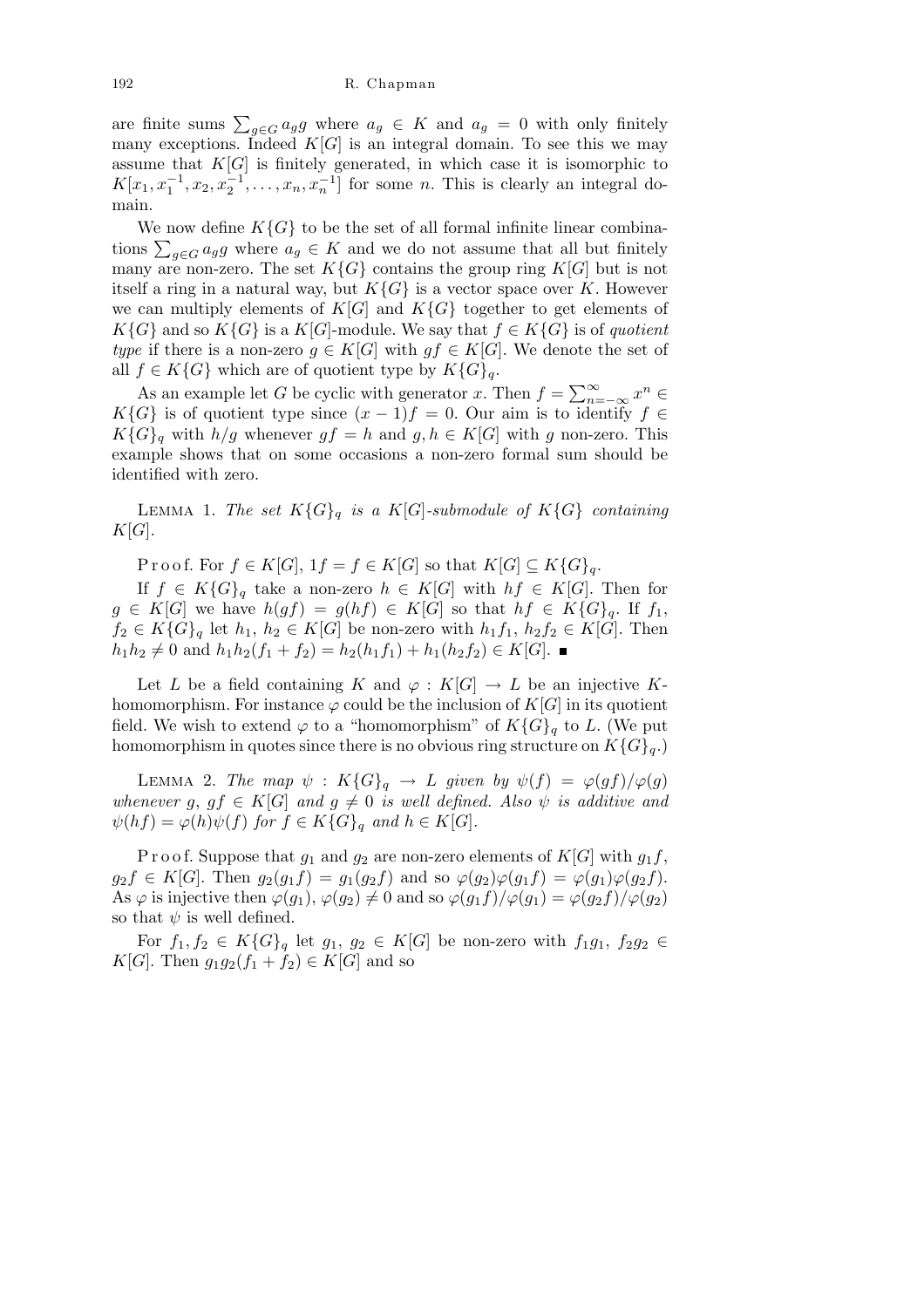*Reciprocity laws* 193

$$
\psi(f_1 + f_2) = \frac{\varphi(g_1 g_2 (f_1 + f_2))}{\varphi(g_1 g_2)} = \frac{\varphi(g_2) \varphi(g_1 f_1) + \varphi(g_1) \varphi(g_2 f_2)}{\varphi(g_1) \varphi(g_2)} \n= \frac{\varphi(g_1 f_1)}{\varphi(g_1)} + \frac{\varphi(g_2 f_2)}{\varphi(g_2)} = \psi(f_1) + \psi(f_2).
$$

Finally let  $f \in K\{G\}_q$  and  $h \in K[G]$  and let g be a non-zero element of  $K[G]$  with  $gf \in K[G]$ . Then  $g(hf) = h(gf) \in K[G]$  and so

$$
\psi(hf) = \frac{\varphi(ghf)}{\varphi(g)} = \frac{\varphi(h)\varphi(gf)}{\varphi(g)} = \varphi(h)\psi(f). \blacksquare
$$

**4. Exponential sums over lattice points.** From now on we fix a positive integer *n* and take indeterminates  $X_1, \ldots, X_n$ . We identify the real Euclidean space  $\mathbb{R}^n$  with the set of linear forms in  $X_1, \ldots, X_n$  so that we equate a vector  $x = (x_1, \ldots, x_n)$  with  $x_1X_1 + \ldots + x_nX_n$ .

Now let *G* be the group of all formal power series  $\exp(x_1X_1 + \dots +$  $x_n X_n$ ) =  $e^x$  where  $x = (x_1, \ldots, x_n) \in \mathbb{R}^n$ . Then *G* is a torsion free abelian group.

We let *K* be any field of characteristic zero, so that  $G \subseteq K[[X_1, \ldots, X_n]],$ the field of formal power series in *n* variables. We let  $L = K((X_1, \ldots, X_n))$ be its quotient field. The inclusion  $G \subseteq L$  gives rise to a homomorphism  $\varphi: K[G] \to L$  and so also a map  $\psi: K[G]_q \to L$ . Define, for real *t*,

$$
\omega(t) = \begin{cases} 1 & \text{if } t > 0, \\ 1/2 & \text{if } t = 0, \\ 0 & \text{if } t < 0. \end{cases}
$$

Note that  $\omega(t) + \omega(-t) = 1$ . Set

$$
\phi(\lambda, X) = -\sum_{t \in \lambda + \mathbb{Z}} \omega(t) e^{tX}.
$$

Then

$$
\psi(\phi(\lambda, v)) = \Phi(\lambda, v)
$$

whenever  $v \in \mathbb{R}^n$ , identifying, as always,  $\mathbb{R}^n$  with the space of linear forms in  $X_1, \ldots, X_n$ .

Let  $a_0, \ldots, a_n$  be pairwise coprime positive integers.

LEMMA 3. The group  $\mathbb{Z}^n$  has elements  $u_0, \ldots, u_n$  with the property that *the*  $u_j$  generate  $\mathbb{Z}^n$  *as an additive group and*  $\sum_{j=0}^n a_j u_j = 0$ *.* 

P r o o f. Let  $u'_1, \ldots, u'_n$  be *n* linearly independent vectors in  $\mathbb{Q}^n$ . Set  $u'_0 =$ <br> $u'_1 \sum_{i=1}^n u'_i$ . The shallen group A generated by the  $u'_i$  is free shallen  $-a_0^{-1} \sum_{j=1}^n a_j u'_j$ . The abelian group *Λ* generated by the  $u'_j$  is free abelian of rank *n*, and is isomorphic to  $\mathbb{Z}^n$ . If  $\psi: A \to \mathbb{Z}^n$  is an isomorphism, then the  $u_j$  defined by  $u_j = \psi(u'_j)$  have the desired properties.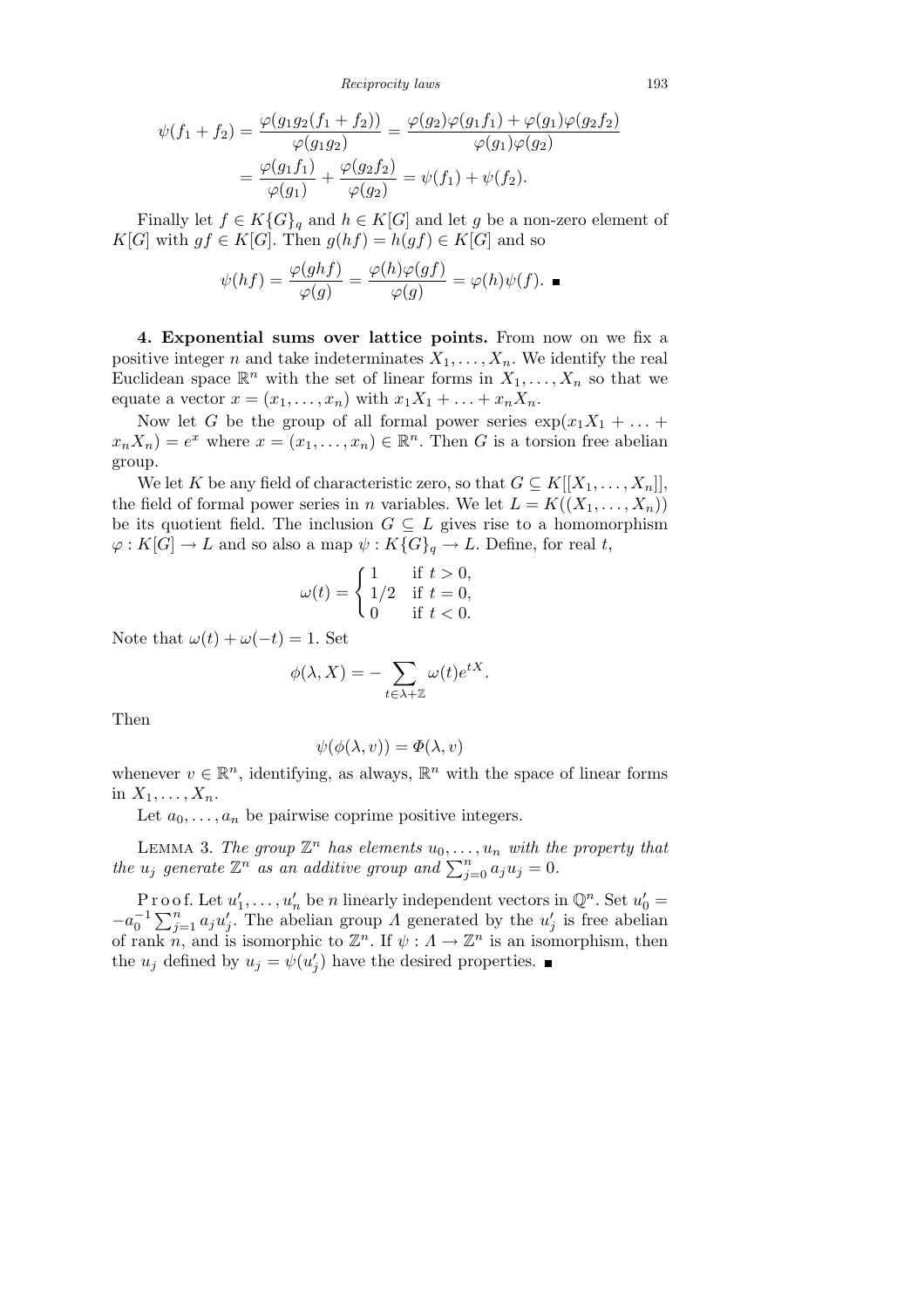Note that each size *n* subset of  $u_0, \ldots, u_n$  forms a basis of  $\mathbb{R}^n$ . Also since the  $u_j$  span  $\mathbb{Z}^n$  a vector  $x \in \mathbb{R}^n$  lies in  $\mathbb{Z}^n$  if and only if all the  $u_j \cdot x$  are in Z.

For distinct integers  $j, k \in \{0, \ldots, n\}$  there is  $v_{jk} \in \mathbb{R}^n$  such that  $u_i \cdot v_{jk}$  $= 0$  for  $i \notin \{j, k\}$  and  $u_j \cdot v_{jk} = a_k$ . It follows that  $u_k \cdot v_{jk} = -a_j$ . Hence each  $v_{jk}$  is in  $\mathbb{Z}^n$ . As  $u_i \cdot (v_{jk} + v_{kj}) = 0$  for all *i* we have  $v_{jk} + v_{kj} = 0$ . Similarly  $a_i v_{jk} + a_j v_{ki} + a_k v_{ij} = 0.$ 

For a fixed *k* consider the set  $\{v_{jk} : j \neq k\}$ . For  $i \neq j$  we have  $u_i \cdot v_{jk}$  $= a_k$  if  $i = k$  and  $u_i \cdot v_{jk} = 0$  otherwise. It follows that the set  $\{v_{jk} : j \neq k\}$ is a basis of  $\mathbb{R}^n$ . Also if  $\overline{\phantom{a}}$ 

$$
x = \sum_{j \neq k} \lambda_j v_{jk}
$$

then  $u_j \cdot x = a_k \lambda_j$ . The vector *x* lies in  $\mathbb{Z}^n$  if and only if  $u_j \cdot x \in \mathbb{Z}$  for each *j*. Taking  $j \neq k$  this means that  $\lambda_j = h_j/a_k$  where  $h_j \in \mathbb{Z}$  and taking  $j = k$  it **i** aking  $j \neq k$  this means that  $\lambda_j = n_j/a_k$  where *i* means in addition that  $\sum_{j \neq k} a_j h_j \equiv 0 \pmod{a_k}$ .

We now wish to consider sums of exponentials over regions defined by inequalities such as  $u_j \cdot z \geq 0$ . Let

$$
S_k(x) = \sum_{y \in x + \mathbb{Z}^n} e^y \prod_{\substack{j=0 \ j \neq k}}^n \omega(u_j \cdot y).
$$

Essentially this is the sum of  $e^y$  over all  $y \in x + \mathbb{Z}^n$  which lie in the region defined by the inequalities  $u_j \cdot y \geq 0$  but where each term  $e^y$  is weighted according to the number of boundary hyperplanes that *y* lies in. It is crucial that each of these sums is of quotient type.

PROPOSITION 1. Let  $0 \leq k \leq n$ . Then  $S_k(x)$  is of quotient type; in fact  $\psi(S_k(x))$ 

$$
= (-1)^n \sum_{\substack{0 \le i_0, \dots, i_{k-1}, i_{k+1}, \dots, i_n < a_k \\ a_k | (a_0 i_0 + \dots + a_{k-1} i_{k-1} + a_{k+1} i_{k+1} + \dots + a_n i_n)}} \prod_{j=0}^n \Phi((i_j + \lambda_j)/a_k, v_{jk})
$$

*where*  $\lambda_j = u_j \cdot x$ .

Proof. For  $0 \leq j \leq n$  and  $j \neq k$  the vectors  $v_{jk}$  lie in  $\mathbb{Z}^n$  and are linearly independent over  $\mathbb{Q}$ . Let  $\Lambda_k$  denote the lattice they generate. Then *Λ*<sub>*k*</sub> has finite index in  $\mathbb{Z}^n$ . We shall determine the cosets of  $Λ_k$  in  $\mathbb{Z}^n$  and split up the sum  $S_k$  into sums over each coset.

We have seen that

$$
y = \sum_{\substack{j=0 \ j \neq k}}^{n} \mu_j v_{jk}
$$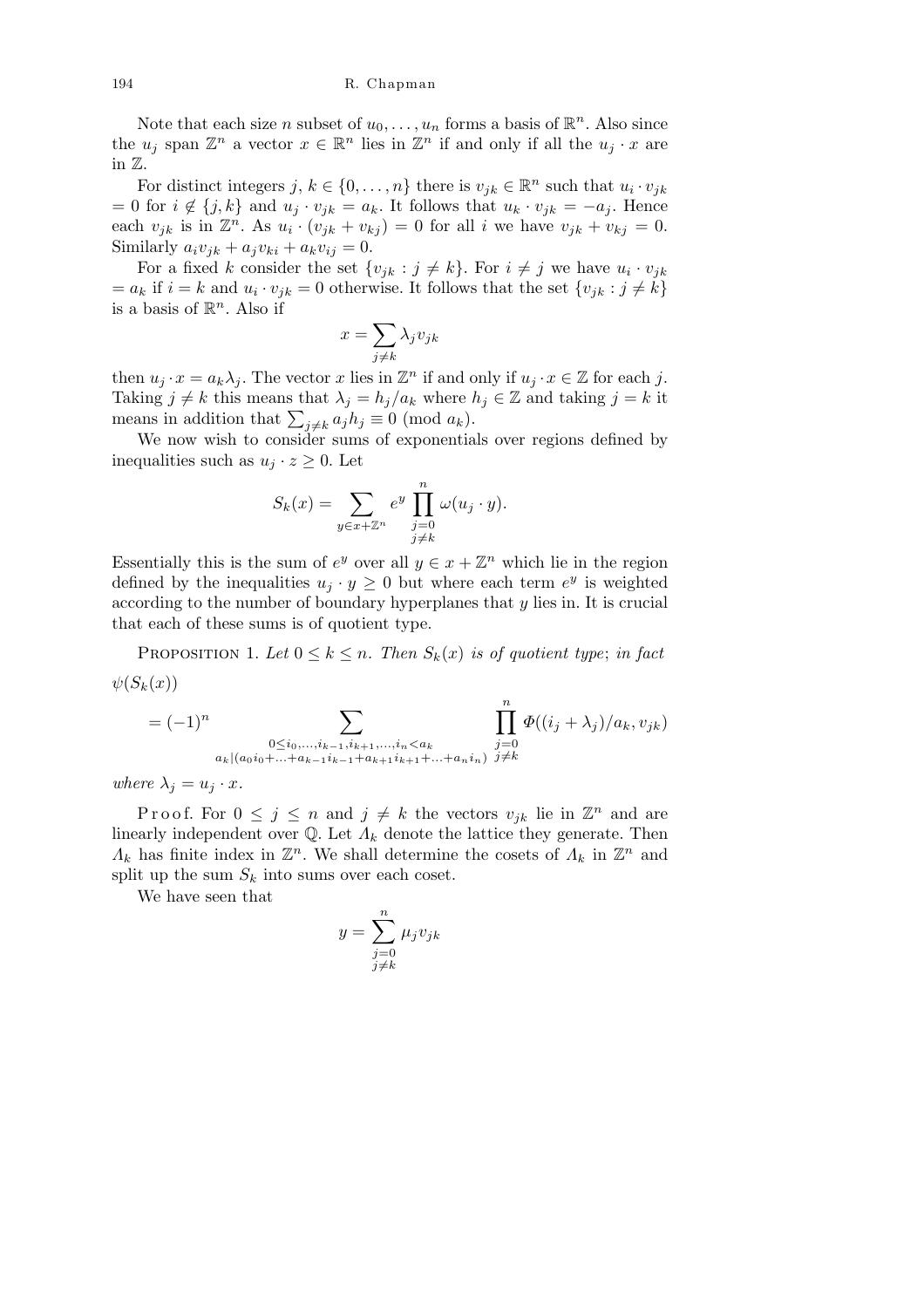*Reciprocity laws* 195

lies in  $\mathbb{Z}^n$  if and only if  $\mu_j = i_j/a_k$  where  $i_j \in \mathbb{Z}$  and  $\sum_{j=0, j \neq k}^n a_j i_j$  is divisible by  $a_k$ . Thus each coset of  $\Lambda_k$  in  $\mathbb{Z}^n$  has a unique representative  $y = a_k^{-1} \sum_j i_j v_{jk}$  with  $i_j \in \mathbb{Z}$ ,  $0 \le i_j < a_k$ , and  $a_k | (a_1 i_1 + \ldots + a_{k-1} i_{k-1} +$  $a_{k+1}i_{k+1} + \ldots + a_{n}i_{n}$ .

Given such a *y*, consider the sum

$$
S_k(x,y) = \sum_{z \in x+y+A_k} e^z \prod_{\substack{j=0 \ j \neq k}}^n \omega(u_j \cdot z).
$$

Each  $z$  in  $x + y + \Lambda_k$  has the form

$$
a_k^{-1} \sum_{\substack{j=0 \ j \neq k}}^n (i_j + \lambda_j + c_j a_k) v_{jk}
$$

where the  $c_j$  are arbitrary integers. Then  $\omega(u \cdot z)$  depends only on the sign of  $i_j + \lambda_j + c_j a_k$ . We get

$$
S_k(x,y) = \sum_{\substack{c_j \in \mathbb{Z} \\ j \neq k}} \prod_{\substack{j=0 \\ j \neq k}}^n \omega(i_j + \lambda_j + c_j a_k) \exp(a_k^{-1}(i_j + \lambda_j + c_j a_k) v_{jk}).
$$

It is clear that this is of quotient type and that

$$
\psi(S_k(x, y)) = (-1)^n \prod_{\substack{j=0 \ j \neq k}}^n \Phi((i_j + \lambda_j)/a_k, v_{jk}).
$$

Adding up  $S_k(x, y)$  over all the coset representatives y gives the stated formula.

Expanding each  $\Phi((i_j + \lambda_j)/a_k, v_{jk})$  as a Laurent series immediately gives the following generating function for the generalized Dedekind sums.

Corollary 1. *We have*

$$
\psi(S_k(x))
$$

$$
=(-1)^n \sum_{\substack{r_j=0 \ j\neq k}}^{\infty} s_{r_0,\dots,r_{k-1},r_{k+1},\dots,r_n} \frac{v_{0k}^{r_0-1}\dots v_{k-1,k}^{r_{k-1}-1} v_{k+1,k}^{r_{k+1}-1}\dots v_{nk}^{r_n-1}}{r_0!\dots r_{k-1}!r_{k+1}!\dots r_n!}
$$

 $where$   $s_{r_0,\ldots,r_{k-1},r_{k+1},\ldots,r_n}$  denotes

$$
s_{r_0,...,r_{k-1},r_{k+1},...,r_n}(a_k; a_0,..., a_{k-1}, a_{k+1},..., a_n;
$$
  
 $\lambda_0,..., \lambda_{k-1}, \lambda_{k+1},..., \lambda_n).$ 

In this generating function, each term is a quotient of homogeneous polynomials in the variables  $X_n$ . Each term thus has a well defined total degree, namely  $r_1 + \ldots + r_{k-1} + r_{k+1} + \ldots + r_n - n$ .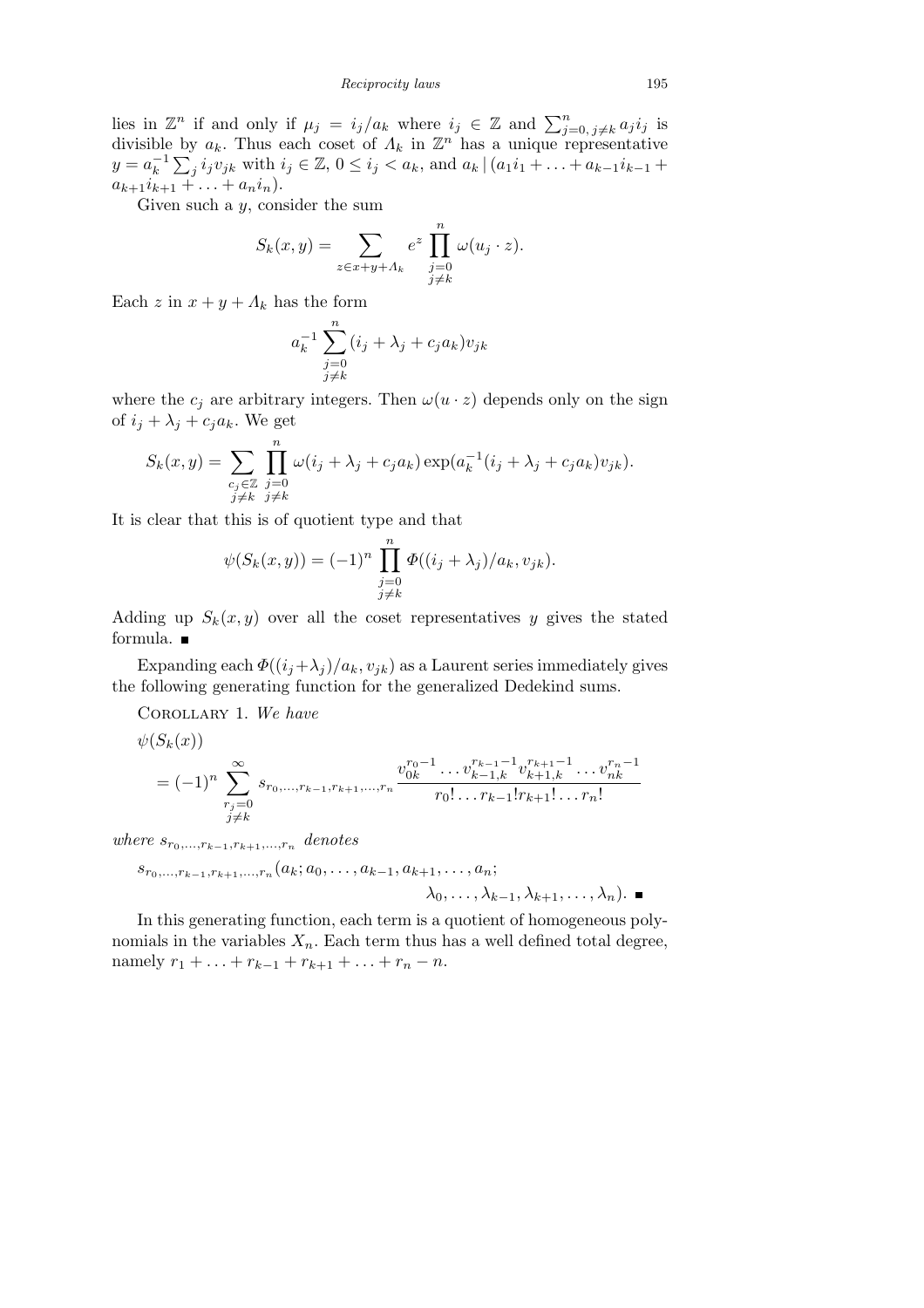The reciprocity law comes from the following evaluation of the sum of the  $\psi(S_k(x))$ .

Theorem 2. *We have*

$$
\sum_{k=0}^{n} \psi(S_k(x)) = \begin{cases} 0 & \text{if } n \text{ is odd or } x \notin \mathbb{Z}^n, \\ 2^{-n} & \text{if } n \text{ is even and } x \in \mathbb{Z}^n. \end{cases}
$$

P r o o f. For each subset *B* of  $B_0 = \{0, 1, \ldots, n\}$  define

$$
S_B(x) = \sum_{y \in x + \mathbb{Z}^n} e^y \prod_{\substack{j=0 \ j \notin B}}^n \omega(u_j \cdot y)
$$

so that in particular  $S_{\{j\}}(x) = S_j(x)$ . Also since each  $a_j > 0$  and  $\sum_{j=0}^n a_j u_j$  $= 0$  we can only have  $u_j \cdot y \ge 0$  for all  $j \in B_0$  if  $y = 0$ . It follows that  $S_{\emptyset}(x) = \delta/2^{n+1}$  where

$$
\delta = \begin{cases} 1 & \text{if } x \in \mathbb{Z}^n, \\ 0 & \text{if } x \notin \mathbb{Z}^n. \end{cases}
$$

However if *i* and *j* are distinct elements of *B*, then  $\omega(u_k \cdot (y + v_{ij})) = \omega(u_k \cdot y)$ for each  $k \notin B$  so that  $(e^{v_{ij}} - 1)S_B(x) = 0$ . Thus for  $|B| \geq 2$  we have  $\psi(S_B(x)) = 0.$ 

We now consider the following sum:

$$
\Sigma = \sum_{y \in x + \mathbb{Z}^n} e^y \prod_{k=0}^n (1 - \omega(u_k \cdot y)).
$$

First of all  $1 - \omega(t) = \omega(-t)$  and so only the terms with  $u_k \cdot y \leq 0$  for all *y* can be zero. But this necessitates that  $y = 0$  and so  $\Sigma = \delta/2^{n+1}$ . Expanding out the product gives

$$
\Sigma = \sum_{B \subseteq B_0} (-1)^{n+1-|B|} S_B(x).
$$

Hence

$$
\psi(\Sigma) = (-1)^{n+1} S_{\emptyset}(x) + (-1)^n \sum_{k=1}^n \psi(S_k(x)).
$$

Rearranging gives

$$
\sum_{k=0}^{n} \psi(S_k(x)) = (1 + (-1)^n) \delta/2^{n+1},
$$

which is equivalent to the stated identity.  $\blacksquare$ 

Formal sums of the form  $S_k(x)$  were used in [3] to construct cocycles of  $PGL_2(\mathbb{Q})$  and  $PGL_3(\mathbb{Q})$ .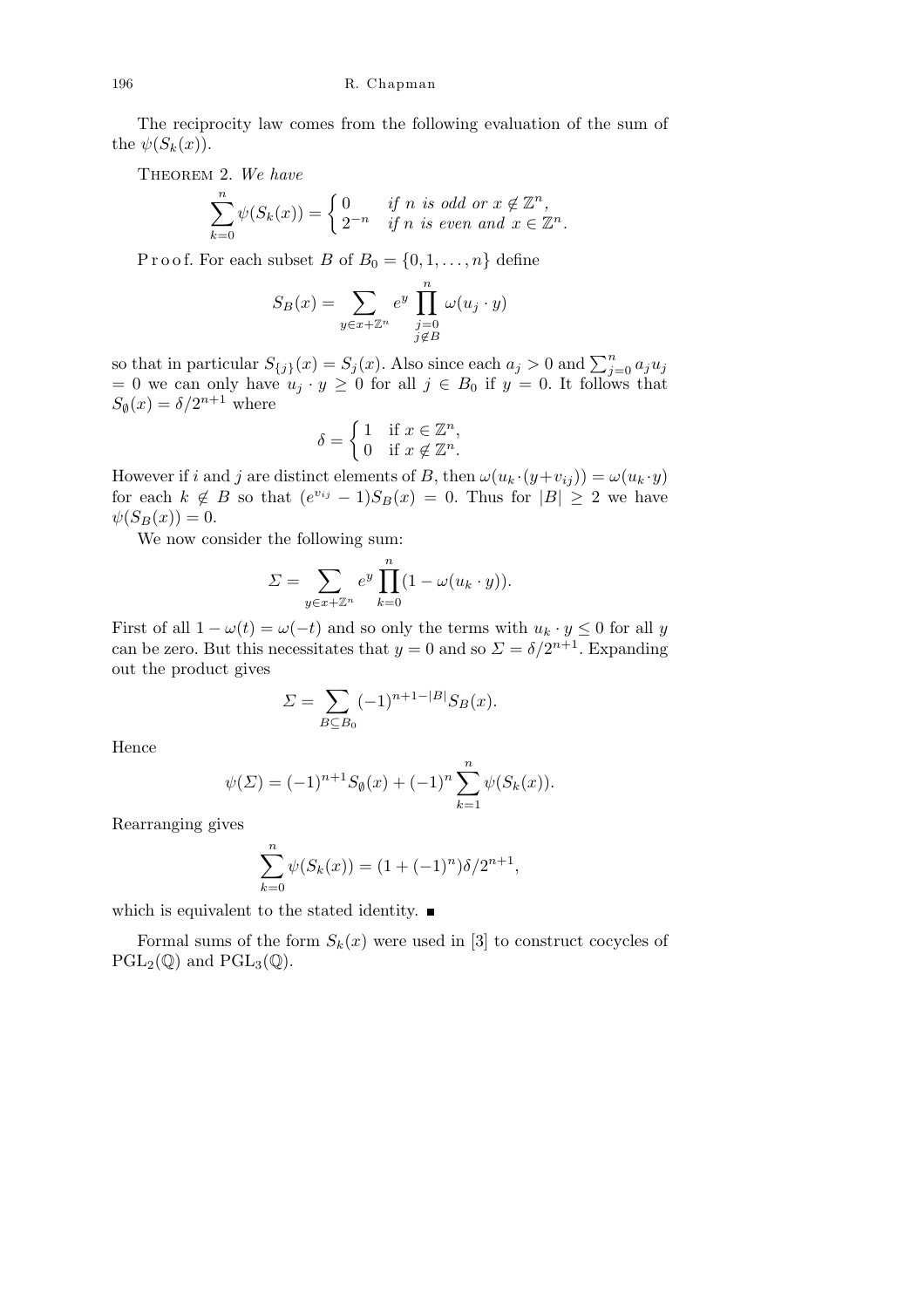*Reciprocity laws* 197

**5. Examples.** We can read off reciprocity laws by equating the terms of a given degree on each side of the identity of Theorem 2. We shall do this explicitly for the terms of degree zero. We first note that the Dedekind sums are essentially trivial unless all the parameters  $r_j$  are strictly positive.

LEMMA 4. If some  $r_j$  are 0 then

 $s_{r_1,\ldots,r_n}(a;b_1,\ldots,b_n;\lambda_1,\ldots,\lambda_n)=a^{n-1-(r_1+\ldots+r_n)}\widetilde{B}_{r_1}(\lambda_1)\ldots\widetilde{B}_{r_n}(\lambda_n).$ 

Proof. Assume without loss of generality that  $r_n = 0$ . The condition that  $a \mid \sum_{j} b_j i_j$  means that each choice of  $i_1, \ldots, i_{n-1}$  determines a unique  $i_n$ . As  $B_0(t) = 1$  we have

$$
s_{r_1,...,r_n}(a; b_1,...,b_n; \lambda_1,..., \lambda_n) = \sum_{\substack{i_1,...,i_{n-1}=0 \ j=0}}^{a-1} \prod_{j=0}^{n-1} \widetilde{B}_{r_j}((i_j + \lambda_j)/a)
$$
  
= 
$$
\prod_{j=0}^{n-1} \sum_{i=0}^{a-1} \widetilde{B}_{r_j}((i + \lambda_j)/a)
$$
  
= 
$$
\prod_{j=0}^{n-1} a^{1-r_j} \widetilde{B}_{r_j}(\lambda_j)
$$

by the distribution relation. Since  $\widetilde{B}_{r_n}(\lambda_n) = \widetilde{B}_0(\lambda_n) = 1$  the lemma now follows.  $\blacksquare$ 

We now consider the terms of degree zero in the generating function  $\psi(S_k(x))$ . For convenience write

$$
s^{(k)} = s_{1,1,\ldots,1}(a_k; a_0,\ldots,a_{k-1},a_{k+1},\ldots,a_n; \lambda_0,\ldots,\lambda_{k-1},\lambda_{k+1},\ldots,\lambda_n).
$$

Let  $R_k$  denote the set of  $(n + 1)$ -tuples  $r = (r_0, \ldots, r_n)$  of non-negative integers with  $r_0 + \ldots + r_n = n$  and  $r_k = r_j = 0$  for some  $j \neq k$ . Then by Lemma 4 the sum of the degree zero terms of  $\psi(S_k(x))$  is

$$
\Sigma_{k} = s^{(k)} + \sum_{r \in R_{k}} \frac{1}{a_{k}} \prod_{\substack{j=0 \ j \neq k}}^{n} \widetilde{B}_{r_{j}}(\lambda_{j}) \frac{v_{jk}^{r_{j}-1}}{r_{j}!}.
$$

Let us write  $v_{jk} = a_j a_k w_{jk}$ . Then  $w_{jk} + w_{kj} = 0$  and  $w_{ij} + w_{jk} + w_{ki} = 0$ for all *i*, *j* and *k*. We thus have  $w_{jk} = x_k - x_j$  for some  $x_k$ , for instance if  $x_k = w_{0k}$  for  $k > 0$  and  $x_0 = 0$ . Thus

$$
\Sigma_k = s^{(k)} + \frac{1}{a_0 \dots a_n} \sum_{r \in R_k} \prod_{\substack{j=0 \\ j \neq k}}^n \frac{\widetilde{B}_{r_j}(\lambda_j)}{r_j!} a_j^{r_j} (x_k - x_j)^{r_j - 1}.
$$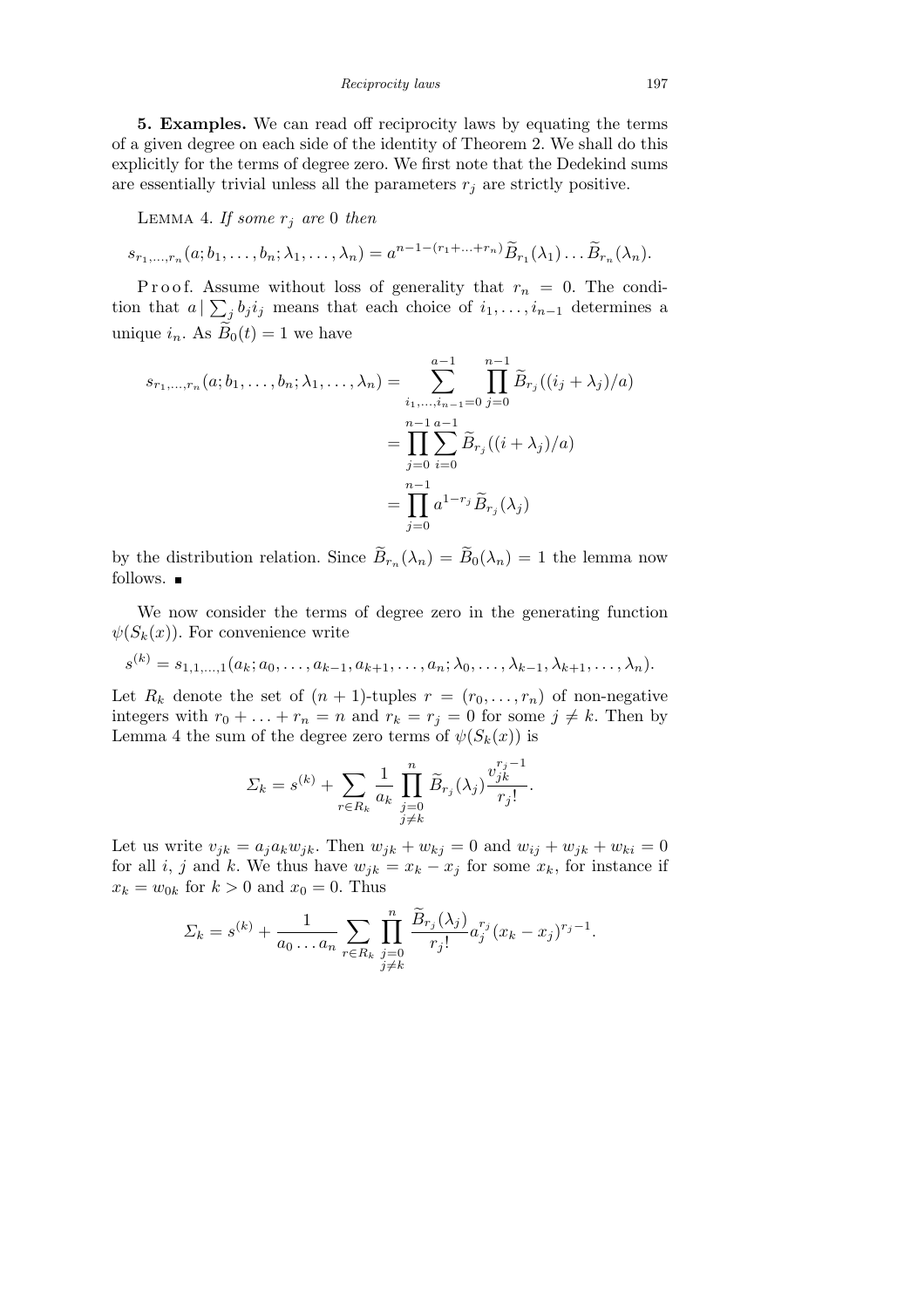Let us put  $R = \bigcup_{k=1}^{n} R_k$  $_{k=0}^{n} R_k$  and

$$
D_k = \prod_{\substack{j=0 \ j\neq k}}^n (x_k - x_j).
$$

Then

$$
\sum_{k=0}^{n} (\Sigma_k - s^{(k)}) = \frac{1}{a_0 \dots a_n} \sum_{r \in R} \frac{\widetilde{B}_{r_0}(\lambda_0) \dots \widetilde{B}_{r_n}(\lambda_n) a_0^{r_0} \dots a_n^{r_n}}{r_0! \dots r_n!} T_r
$$

where

$$
T_r = \sum_{k=0}^{n} \frac{1}{D_k} \prod_{j=0}^{n} (x_k - x_j)^{r_j}.
$$

LEMMA 5. Let  $r = (r_0, r_1, \ldots, r_n)$  be an *n*-tuple of positive integers with  $r_0 + r_1 + \ldots + r_n = n$ *. Then*  $T_r$ *, as defined above, equals* 1*.* 

P r o o f. Define  $f(x) = \prod_{j=0}^{n} (x - x_j)^{r_j}$ . Then *f* is a monic polynomial of degree *n*. Consider the determinant

$$
\Delta = \begin{vmatrix}\n1 & 1 & \dots & 1 \\
x_0 & x_1 & \dots & x_n \\
x_0^2 & x_1^2 & \dots & x_n^2 \\
\vdots & \vdots & \ddots & \vdots \\
x_0^{n-1} & x_1^{n-1} & \dots & x_n^{n-1} \\
f(x_0) & f(x_1) & \dots & f(x_n)\n\end{vmatrix}.
$$

By using elementary row operations we see that *∆* equals the Vandermonde determinant

$$
\begin{vmatrix}\n1 & 1 & \dots & 1 \\
x_0 & x_1 & \dots & x_n \\
x_0^2 & x_1^2 & \dots & x_n^2 \\
\vdots & \vdots & \ddots & \vdots \\
x_0^{n-1} & x_1^{n-1} & \dots & x_n^{n-1} \\
x_0^n & x_1^n & \dots & x_n^n\n\end{vmatrix} = \prod_{0 \le i < j \le n} (x_j - x_i).
$$

But expanding out along the last row gives

$$
\Delta = \sum_{k=0}^{n} f(x_k)(-1)^{n-k} \prod_{\substack{0 \le i < j \le n \\ i \ne k \ne j}} (x_j - x_i).
$$

Taking the quotient of these two expressions for  $\Delta$  establishes the lemma. ■